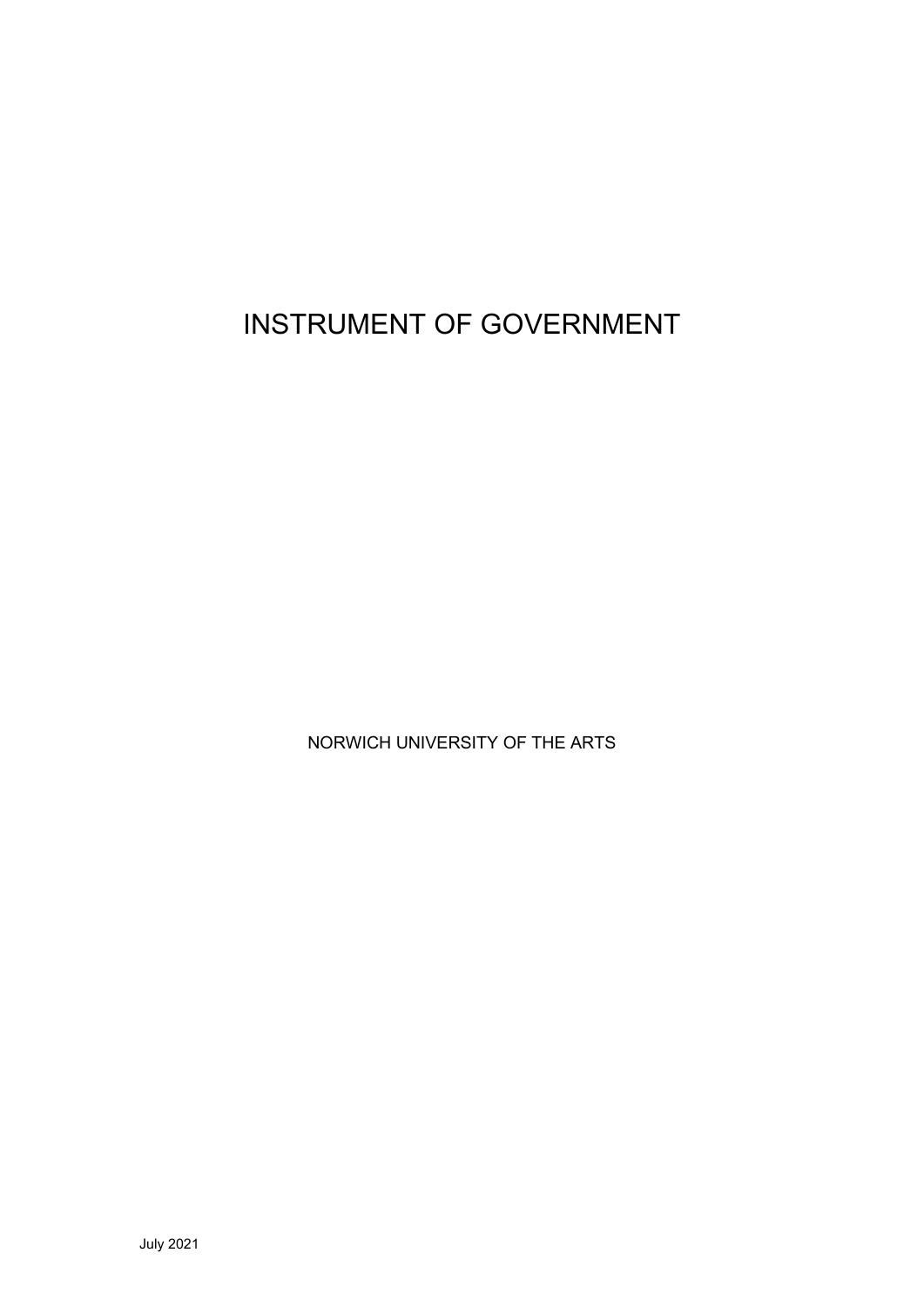## **NORWICH UNIVERSITY OF THE ARTS HIGHER EDUCATION COPORATION**

## **INSTRUMENT OF GOVERNMENT**

#### **1 INTERPRETATION**

1) In this Instrument, the following words and expressions shall have the meanings indicated in this paragraph:

 "the Act" means the Education Reform Act 1988 as amended from time to time;

"the Corporation" means the Norwich University of the Arts higher education corporation;

"the Council" means the Board of Governors of the University who are the members of the Corporation;

 "the University" means the Norwich University of the Arts conducted by the Corporation;

"the Vice-Chancellor" means the Principal of the University;

 "the Academic Board" means the Academic Board of the University constituted in accordance with the Articles;

"the Chancellor" means the Chancellor of the University;

"the Instrument" means the Instrument of Government of the Corporation;

 "the Articles" means the Articles of Government in accordance with which the University is conducted;

 "the Clerk" means the person appointed to the office of the Clerk to the Council under the Articles;

"the Secretary of State" means the Secretary of State for Education; and

"the appointing authority" means the Corporation unless otherwise specified.

2) References in this Instrument, in relation to the Council, to a variable category of members are references to any category of members in relation to which the number applicable in accordance with paragraph 3 below is subject to variation.

## **2 NAME OF THE CORPORATION**

1) The Council may, by resolution, change the name of Corporation, with the consent of the Privy Council.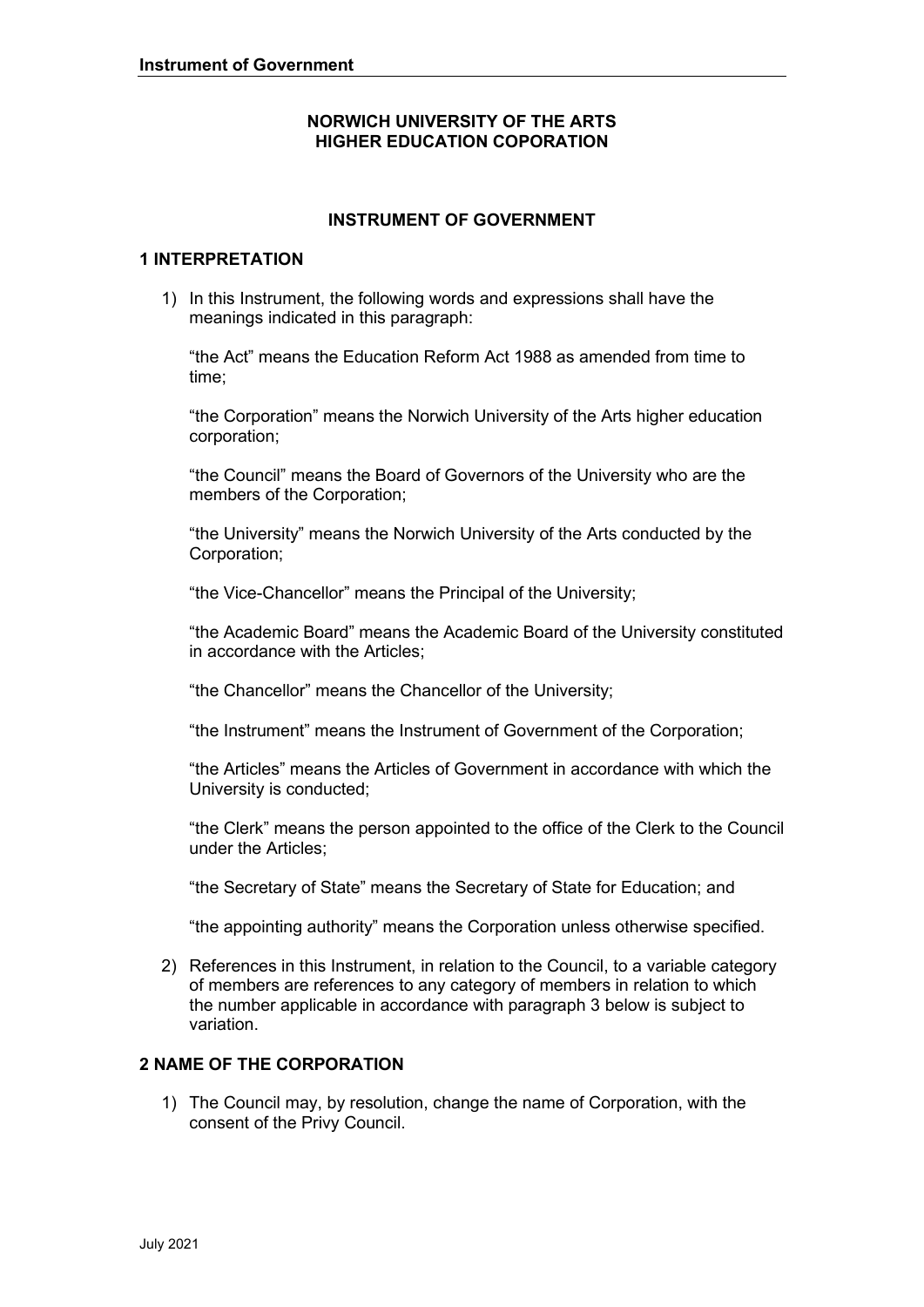#### **3 MEMBERSHIP OF THE COUNCIL**

- 1) The Council shall consist of:
	- a) Not less than twelve and not more than twenty-four members appointed in accordance with the following provisions; and
	- b) The Vice-Chancellor, unless he chooses not to be a member;
	- c) The Chancellor shall not be a member of the Council
- 2) Of the appointed members:
	- a) Up to thirteen shall be independent members;
	- b) Up to two may be teaching staff of the University nominated by the Academic Board;
	- one of which will normally be the elected Students' Union President. c) Up to two may be students of the University nominated by the students
	- one of which will normally be the elected Students' Union President.<br>d) At least one and not more than nine shall be co-opted members nominated by the members of the Council who are not co-opted members; and
	- by the members of the Council who are not co-opted members; and e) At least one co-opted member shall be a member of the professional services staff of the University nominated by the Academic Board.
- or employment matters or the practice of any profession. 3) Independent members shall be persons appearing to the appointing authority to have experience of, and to have shown capacity in, industrial, commercial
- 4) The co-opted member required by sub-paragraph 3(2)(d) above shall be a person who has experience in the provision of education.
- 5) A person (other than a person appointed in pursuance of sub-paragraph 3(2)(b) above who is:
	- a) employed at the University (whether or not as a teacher);
	- b) a student at the University, or
	- c) an elected member of any local authority,

 is not eligible for appointment as a member of the Council otherwise than as a co-opted member.

- 6) For the purposes of this paragraph, a person who is not for the time being University for the purposes of study or travel or for carrying out the duties of enrolled as a student of the University shall be treated as such a student during any period when he has been granted leave of absence from the any office held by him in the student's union at the University.
- any person is qualified in accordance with the preceding provisions of this 7) It shall be for the appointing authority to determine any question as to whether paragraph for appointment as a member of the Council of any description or category.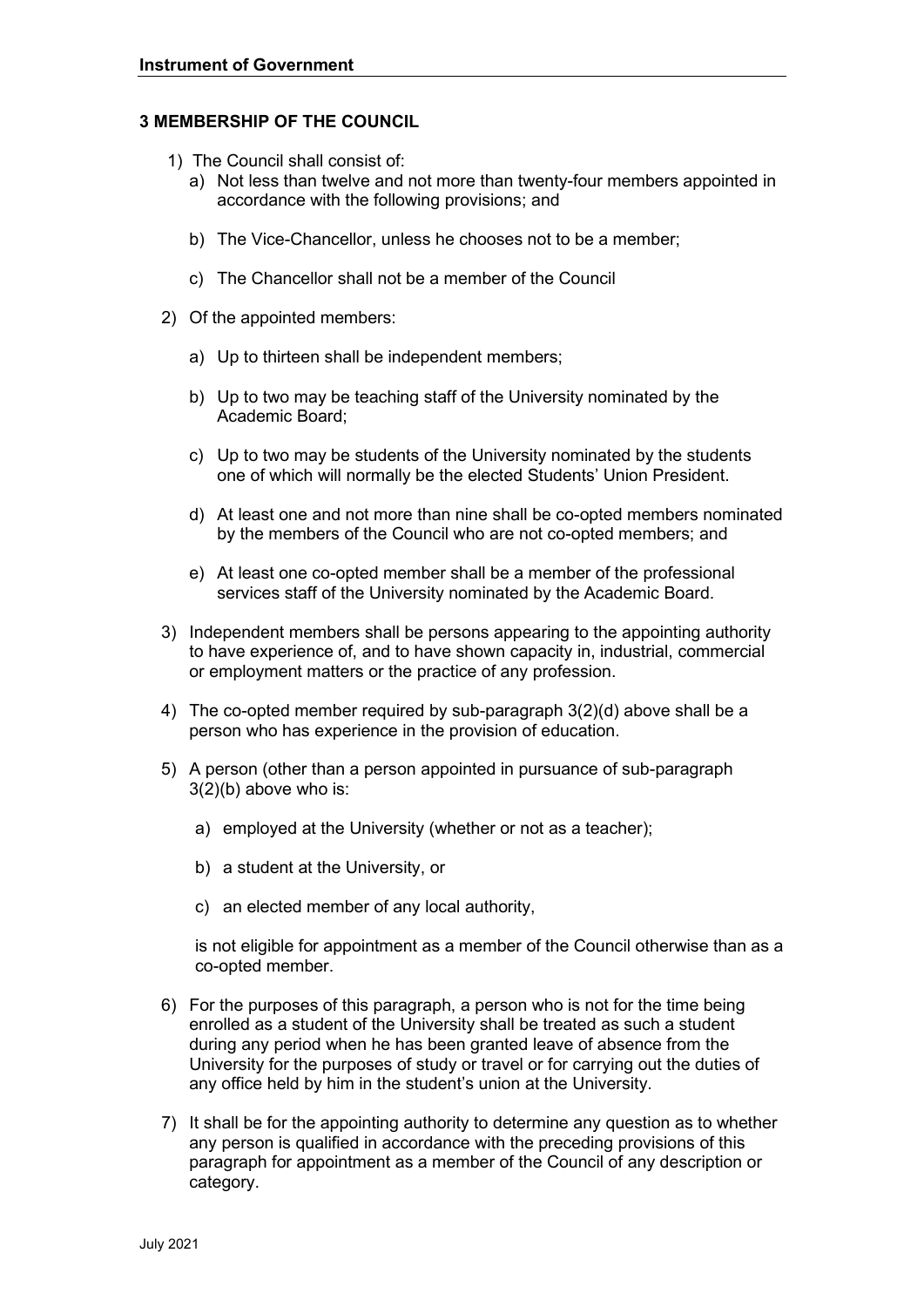#### **4 DETERMINATION OF MEMBERSHIP NUMBERS**

- 1) The Council shall make a determination with respect to its membership numbers.
- 2) Such a determination shall fix the number of members of each variable category of which the Council is to consist, subject to the limits applicable in relation to that category in accordance with paragraph 3(2) above.
- 3) In making such a determination, the Council shall secure that at least half of all the members of the Council, when constituted in accordance with the determination, will be independent members.
- 4) Such a determination shall not have effect so as to terminate the appointment of any person who is a member of the Council at the time when it takes effect,
- 5) Such a determination may be varied by a subsequent determination.

## **5 APPOINTMENT OF MEMBERS OF THE COUNCIL**

- 1) Subject to the provisions of section 124C of the Act, no appointment of members of the Council may be made before the first determination of the membership in accordance with paragraph 4(1) above takes effect.
- 2) The Council is the appointing authority in relation to the appointment of any member of the Council other than an independent member.
- 3) Where an appointment of an additional independent member of the Council fails to be made in consequence of a determination in accordance with paragraph 4 above, the appointing authority in relation to the appointment:
	- a) shall be the Council if the appointment is made within the period of three months beginning with the date of the determination; or
	- b) if the appointment is not made within that period shall be the current independent members of the Council
- 4) Where a vacancy in the office of an independent member of the Council arises or any existing independent member ceasing to hold office on the expiry of his term of office:
	- a) his successor shall not be appointed more than six months before the expiry of that term, and
	- b) the appointing authority in relation to the appointment of his successor:
		- months before the expiry of that term; or (i) shall be the Council if the appointment is made not less than three
		- (ii) if the appointment is not so made, shall be the current independent members of the Council.
- 5) Where a vacancy in the office of an independent member of the Council arises on the death of any such member or on any such member ceasing to hold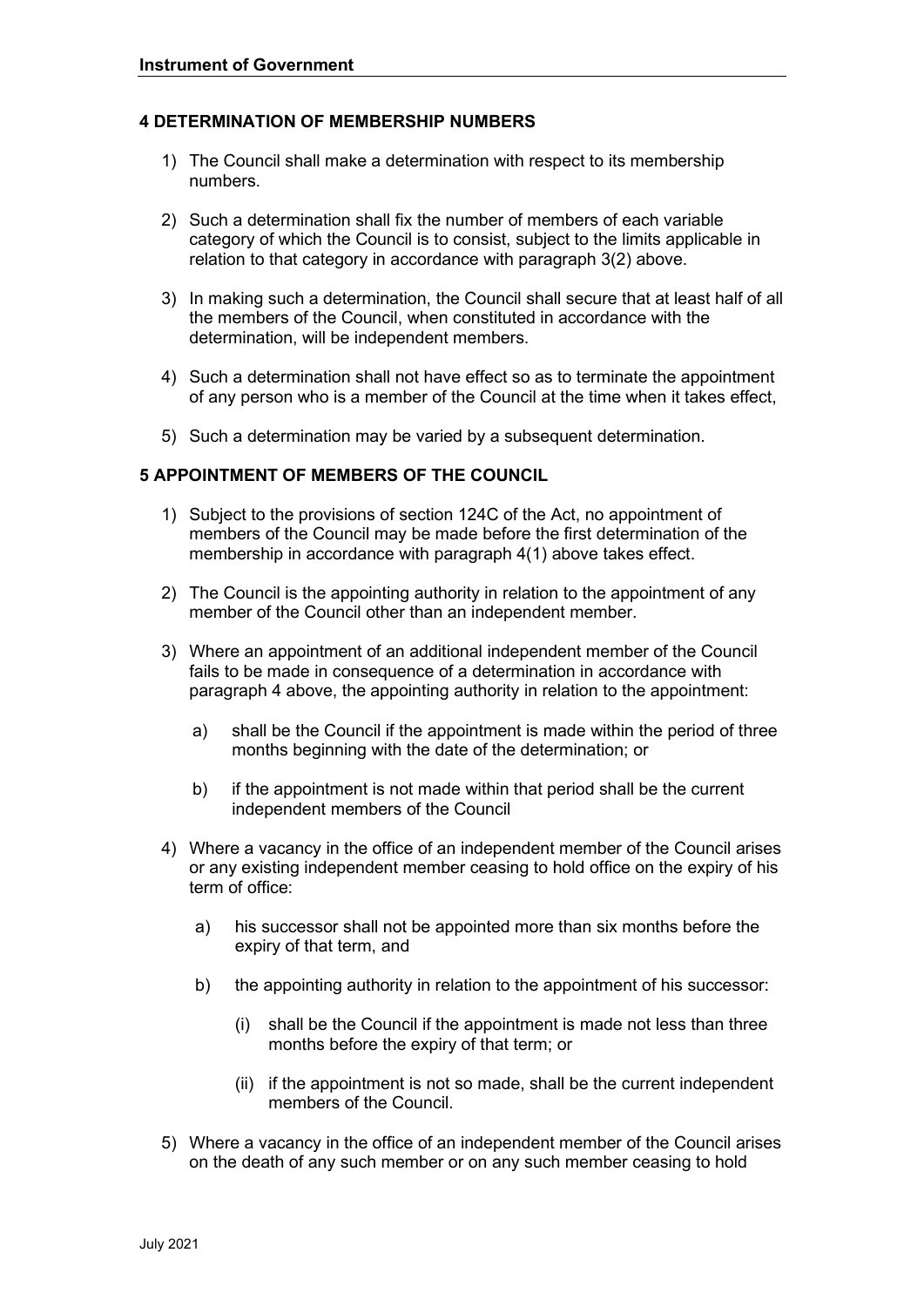office in accordance with the Instrument, the appointing authority in relation to the appointment of his successor:

- a) shall be the Council if the appointment is made within the period of three becomes vacant (as the case may be); or months beginning with the date of death or the date on which the office
- b) if the appointment is not made within that period shall be the current independent member of the Council.
- 6) No appointment of an independent member of the Council by the Council in accordance with sub-paragraphs 5(3)(a), 5(4)(b)(i), and 5(5)(a) above shall be made unless the appointment has been approved by the current independent members of the Council.
- 7) If the number of independent members of the Council falls below the number needed in accordance with the Articles for a quorum, the Secretary of State is the appointing authority in relation to the appointment of such number of independent members as is required for a quorum.

## **6 TENURE OF OFFICE OF MEMBERS OF THE COUNCIL**

- 1) The Council shall determine the period of office of members in each of the variable categories set out in paragraph 3(2) above. Such members shall hold and vacate office in accordance with the term of their appointment and shall, on ceasing to be a member on completion of their period of office, be eligible for reappointment.
- resign his office, which will thereupon become vacant from the date of receipt 2) A member of the Council may at any time by notice in writing to the Clerk of the notice or date of resignation specified therein whichever shall be later.
- 3) If at any time the Council is satisfied that any member of the Council:
	- a) has been absent from meetings of the Council for a period of twelve months without the permission of the Council; or
	- b) is unable or unfit to discharge the functions of a member,

the Council may by notice in writing to that member remove him from office; and thereupon the office shall become vacant.

 4) Where a member of the Council appointed as an Academic Board nominee or a student nominee, or a member of staff or student appointed as a co-opted member of the Council, ceases before the end of his period of office to be a member of staff or a student of the University, as the case may be, his office shall thereupon become vacant.

## **7 OFFICERS**

1) The Council shall appoint from among their members a Chair and any other officers, which the Board may determine.